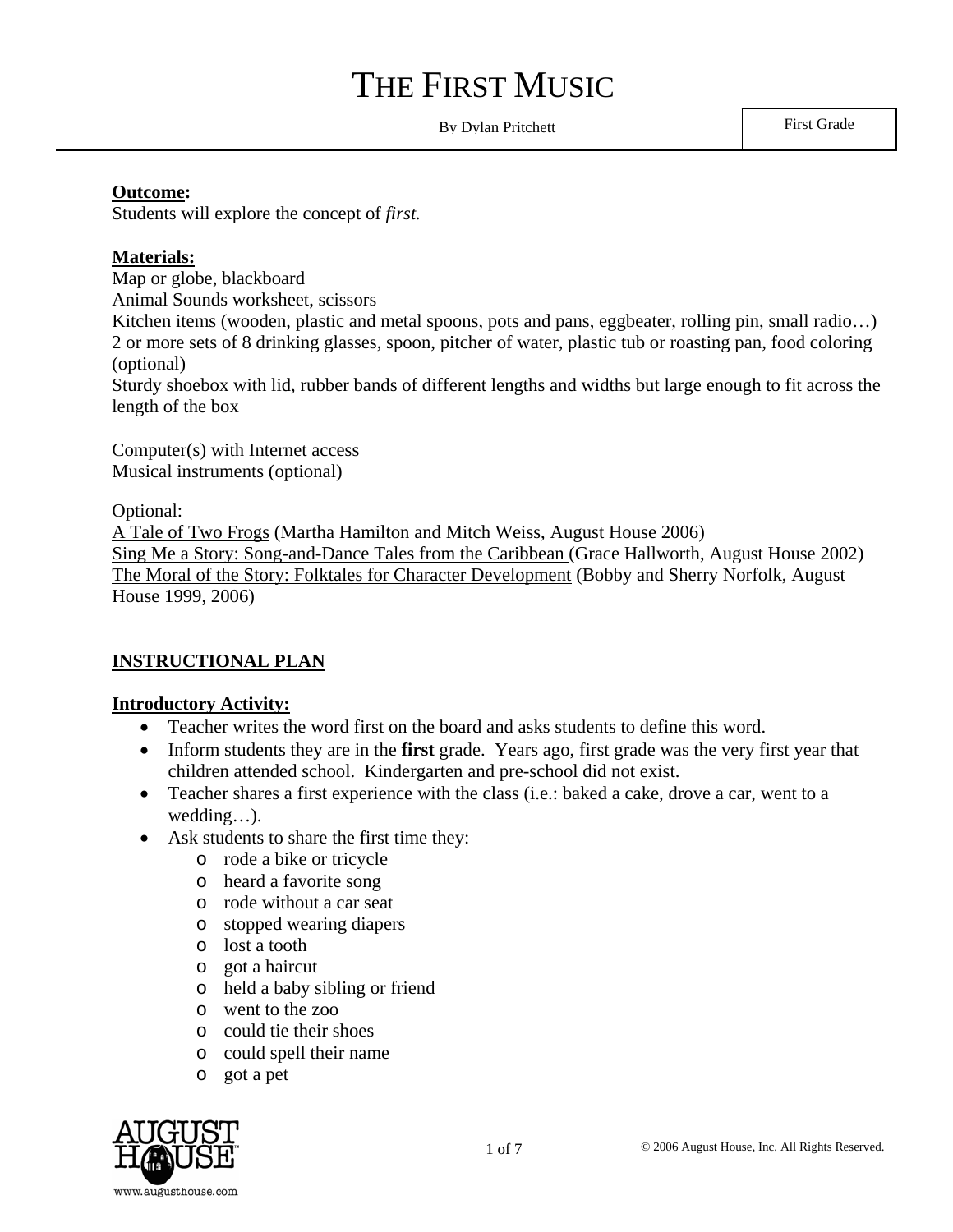### By Dylan Pritchett First Grade

#### **Teacher Reading of Story:**

- Inform students they will be listening to a story that takes place in Africa (show on map or globe).
- Make several copies of the Animal Sounds worksheets, cut apart the phrases and give each child an animal sound phrase.
- Display and read each phrase before reading the story.
- Read the story through one time and ask students to listen for their animal sound.
- After the first reading, review the animal sounds with students.
- Share with students that African storytellers often have their audience participate in the telling of stories.
- Read the book a second time and ask students to participate by saying their animal sounds at the appropriate time.
- Ask students what other ways listeners can participate in storytelling.

#### Animal Sounds worksheet

Boom! Boom! Boom! Boom! Padada Boom! Shh-ka-shh! Shh-ka-shh! Shh-ka-shh! Shh-ka-shh! Skee-de-lee! Kee-key-key! Skee-de-lee! Kee-key-key! Reep-reep-ree! Reep-reep-ree! Reep-reep-ree!

#### **Comprehension:**

- Where does this story take place?
- How did the elephant make the Boom! Boom! Boom! Boom! Padada Boom! sound?
- How did the monkey make the Shh-ka-shh! Shh-ka-shh! Shh-ka-shh! Shh-ka-shh! sound?
- How did the crane make the Skee-de-lee! Kee-key-key! Skee-de-lee! Kee-key-key! sound?
- King Frog told Parrot why the frogs were silent. What did he say?
- How many days did the animals dance and play?
- What day was it quiet at dawn?
- What was the new sound on the seventh day?
- What did the monkey say to King Frog when he heard the frogs sing?

#### **Interpretation:**

- How does this story make you feel?
- How do you feel when you hear music?
- What is your favorite kind of music?
- Name some other animals that you might find in the African forest.
- Name some other things, besides animals, you might find in the African forest.
- When the elephant hit the hollow log with his foot, the animals heard Boom! Boom! Boom! Boom! Padada Boom! What instrument makes this sound? Would the sound be the same or different if the log was not hollow?
- How did King Frog feel when he told Parrot that frogs could only watch and listen?
- The frogs went to the pond to ponder. What does ponder mean?

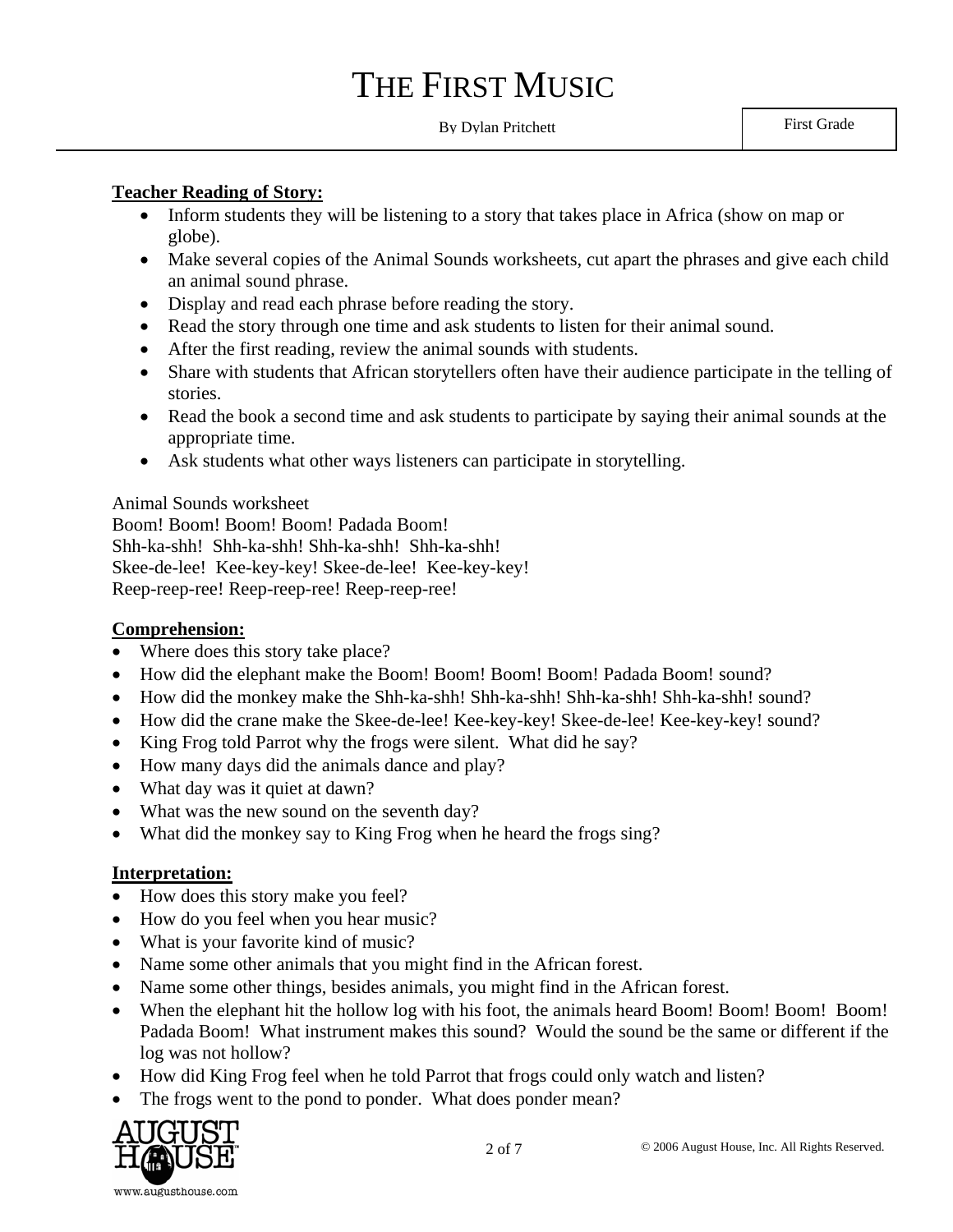By Dylan Pritchett First Grade

#### **Interpretation cont.:**

- What did King Frog mean when he said, "...everyone has something to add when it comes to making music"?
- The animals had a great rhythm together. What rhythm do you hear when you listen to the story?
- Why is the word **first** important in the title of this story?

#### **Follow Up Activities:**

• Music Exploration

Materials: Kitchen items (wooden, plastic and metal spoons, pots and pans, eggbeater, rolling pin, small radio…)

The animals used their voices and what they found in the forest to make music. How can you make music using only your voice and objects in the classroom?

- 1. Teacher divides students to create small groups.
- 2. Instruct students to explore the many ways they can use their voice to make sounds. Examples include talking or singing in various ways, whispering, clicking, humming, whistling, coughing, smacking lips, and even yawning.
- 3. Groups share results with classmates.
- 4. Teacher asks students how they can make sounds with their body. Examples include tapping, sliding, or stomping feet, tapping with fist or hand on different surfaces, clapping and rubbing hands over different surfaces.
- 5. Groups share results with classmates.
- 6. Teacher instructs groups to explore how they can make sounds with objects found in the classroom.
- 7. Groups share results with classmates.
- 8. Ask groups to use all of these sounds to "play" a familiar song.
- 9. What objects found in your kitchen could be used to make music?
- 10. Teacher may ask students to bring in items the next day, teacher can bring in named items the next day, or teacher can bring in items and have them available the same day to continue activity.
- 11. Distribute kitchen items (wooden, plastic and metal spoons, pots and pans, eggbeater, rolling pin, small radio…).
- 12. Have students with similar "instruments" form groups. Students talk about how items are alike and different. Collectively, let the class categorize items to determine the appropriate group for each item.
- 13. Teacher asks students for suggestions of songs to play and writes suggestions on the board.
- 14. Teacher and students take turns "conducting" the gadget "orchestra."
- Making Musical Instruments

#### Water Xylophone

Materials: 2 or more sets of 8 drinking glasses, spoon, pitcher of water, plastic tub or roasting pan, food coloring (optional)

1. If desired, place glasses in a plastic tub or roasting pan. Pour varying amounts of water into each glass. The first glass should have the least amount of water and each glass in succession should have a little more water. The last glass should have the most water.

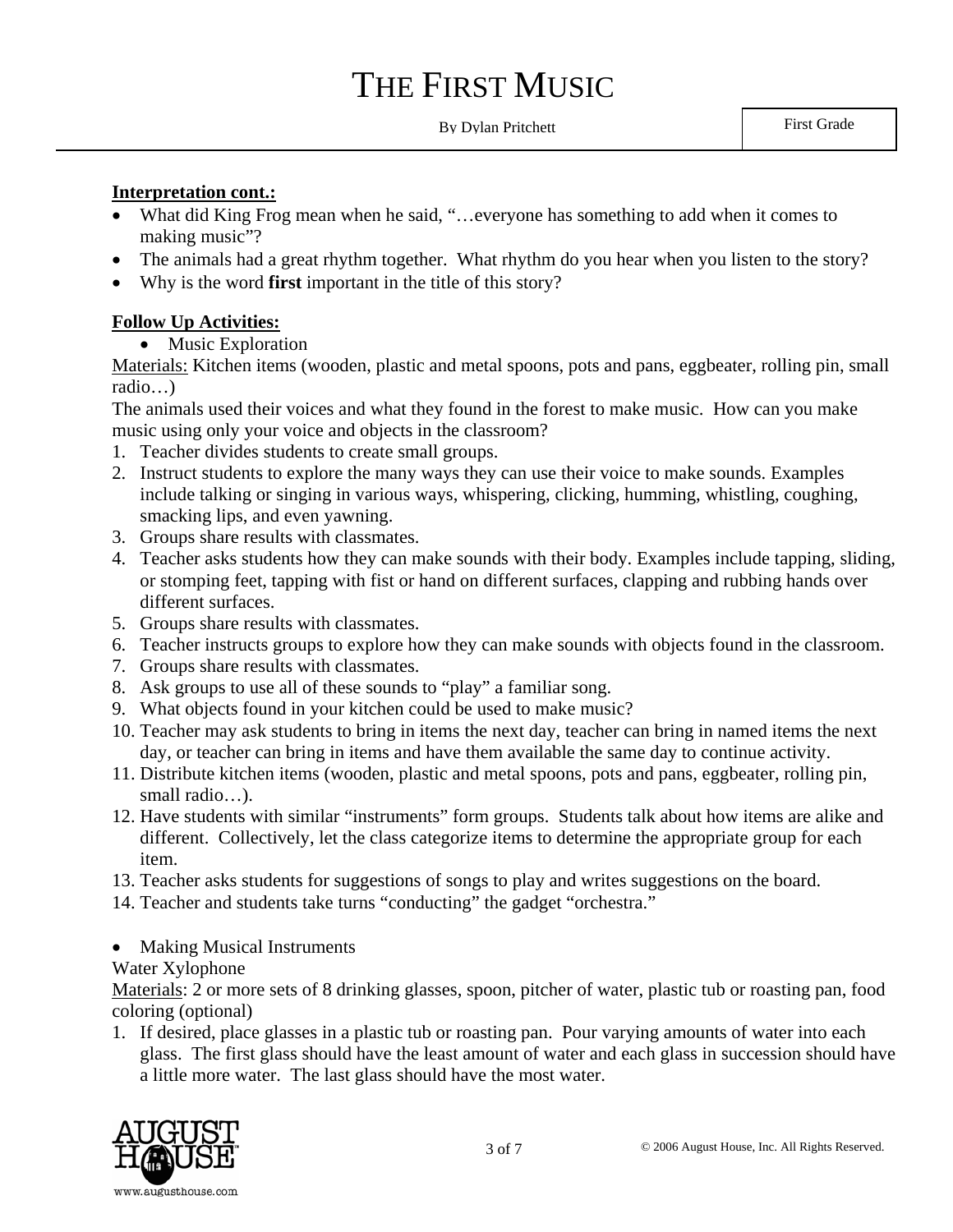#### By Dylan Pritchett First Grade

#### **Follow Up Activities cont.:**

Making Instruments cont.:

- 2. Add food coloring if desired. Make each glass a different color or put 1 drop of the same color in each glass. The intensity of the color should gradually decline, as the amount of water increases. Ask students why there is a difference if the same amount of color is added to each glass.
- 3. Demonstrate how to tap glasses gently with a spoon. Ask students what happens to the sound when there is more water in each of the glasses.
- 4. Explore making melodies with the water xylophone.
- 5. Repeat exploration with 8 glasses of another size or shape. How does the sound change as the shape or size of the glasses change?
- 6. Can you play a scale? Add or subtract water from glasses to "tune" your water xylophone.
- Shoe Box Guitar

Materials: sturdy shoe box with lid, rubber bands of different sizes and widths that are large enough to fit across the length of the box, scissors

- 1. Cut a large circular hole in the center of the box lid and place lid on the box.
- 2. Stretch rubber bands across the length of the box, over the hole. Adjust rubber bands so that they are about an inch apart.
- 3. Pluck the rubber bands. Is there a difference in the sounds of the tighter rubber bands? Explain. Do the thicker bands sound different than the thinner ones? Explain.
- 4. Play a song with this guitar. Have classmates accompany the guitar with the water xylophone. Now accompany the guitar with singing.
- 5. African music is usually accompanied by dancing. Students who are not playing instruments should dance. As the music changes, how do the dance movements change?
- 6. Africans often dance in either a circle with dancers standing shoulder to shoulder or in a single line, in a snake like pattern. Experiment with different dance formations.
- Story Telling

Materials: musical instruments or instruments created in previous activity

"Tohio" is story time in West Africa. Before the time of TV or radio, folktales were a main source of entertainment. These tales taught children community values such as hard work, honesty, and bravery. They also explained environmental occurrences they did not understand such as why the sun rises in the morning and sets in the evening or why thunder and lightning exist. African storytellers often use musical instruments, chanting, or song to accompany their stories.

- 1. Teacher divides students into small groups.
- 2. Students choose a familiar story or create a story to tell to the class.
- 3. Students plan vocal and instrumental sound effects to accompany their story. Kitchen gadgets and classroom objects discovered during musical exploration activities can be used instead of musical instruments.
- 4. Students practice their stories with musical accompaniment and evaluate if the music adds to or detracts from their story. Students fine tune sound effects and music.
- 5. Each group tells their story to the class. How did the music add to their story?

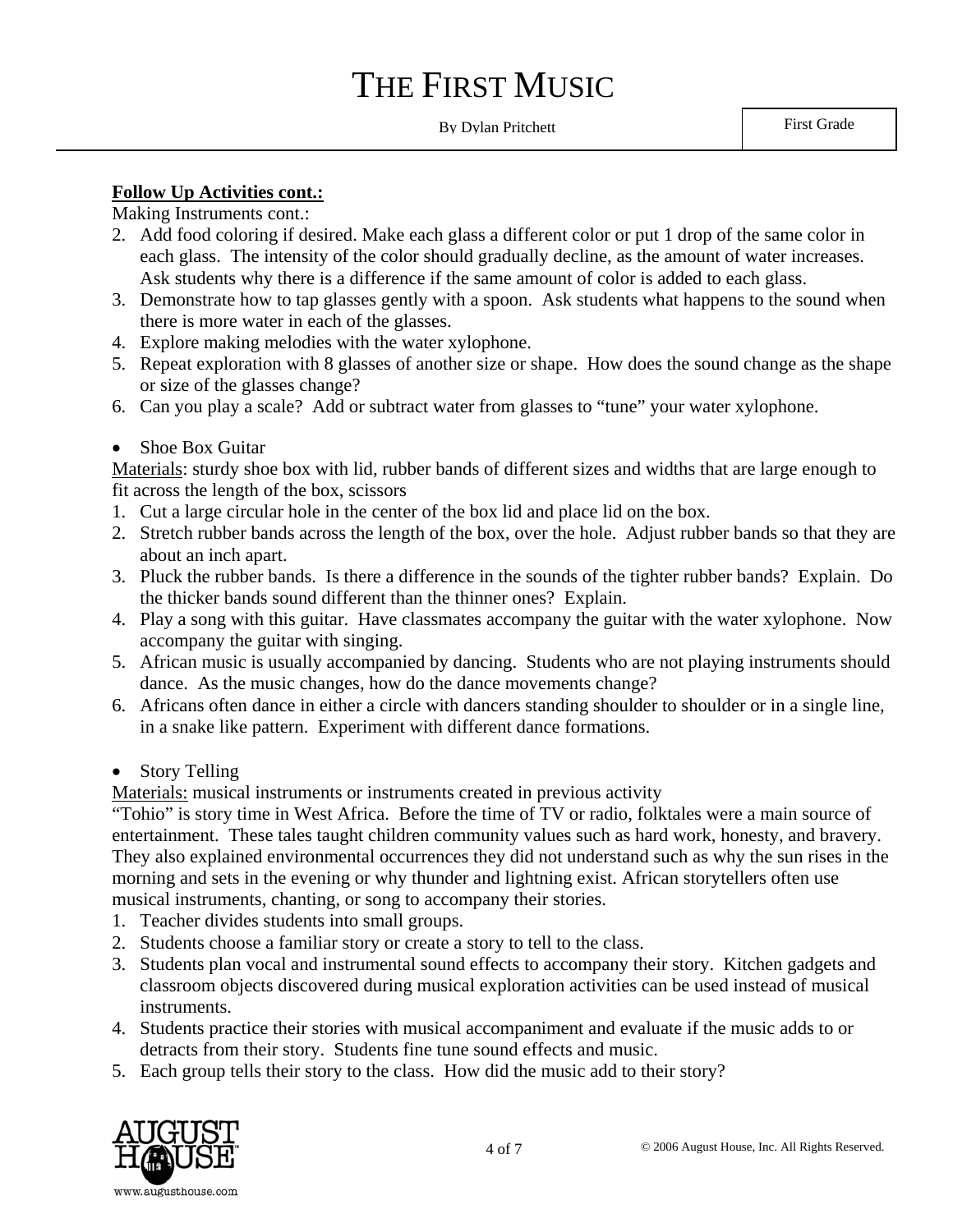### By Dylan Pritchett First Grade

#### **Follow Up Activities cont.:**

• Teach and Combine Rhythms

Just like stories, early music was not written down. It was sung or played from memory and taught to others.

- 1. Teacher assigns students to groups consisting of 2 or 3 members.
- 2. Each student in the group creates a short melody by tapping on a desk.
- 3. Students teach their melody to their partner(s).
- 4. African music often has polyrhythms, many rhythms occurring at the same time. Students combine their rhythms by playing them at the same time. Does combining their rhythms work? If so, why does it work? If not, students should each create another rhythm that works with their partner's rhythm. Why does this new rhythm work? If the 2 rhythms do not go together, do your rhythms sound more like noise than music?
- Many African languages are *tone* languages. Different words are distinguished by changes in the pitch of a single syllable. These different pitches add important meaning to spoken words. One word may have several connotations depending upon which syllable is given greater stress.
- 1. Teacher writes the following words on the board: record, convict, project, graduate, separate, august, and polish
- 2. Read each word, first with equal stress on all syllables and then stress a different syllable each reading.
- 3. Students repeat productions. Ask how the meaning of each word changes by changing the stressed syllable.
- 4. Ask students if they can you think of any other words that change their meaning when different syllables are stressed? (conduct, object, suspect)
- 5. The meaning of a sentence can change, depending on which word in a sentence is stressed.
- 6. Teacher writes the following sentences on the board:
	- I like the book.

It is called First Music.

The elephant is my favorite animal.

- 7. Teacher asks students to read each sentence, stressing a different word each reading. How does the sentence meaning change each time?
- 8. Students dictate sentences for the teacher to write on the board.
- 9. Students read these sentences, stressing a different word in each sentence, each time the sentence is read. How does the meaning change each time?

#### • Poetry

- Poems in Africa are almost always chants or songs.
- 1. Try chanting or singing a poem that is familiar to the class.
- 2. Write a poem about Africa. Sing or chant the poem. Add music to accompany the poem.

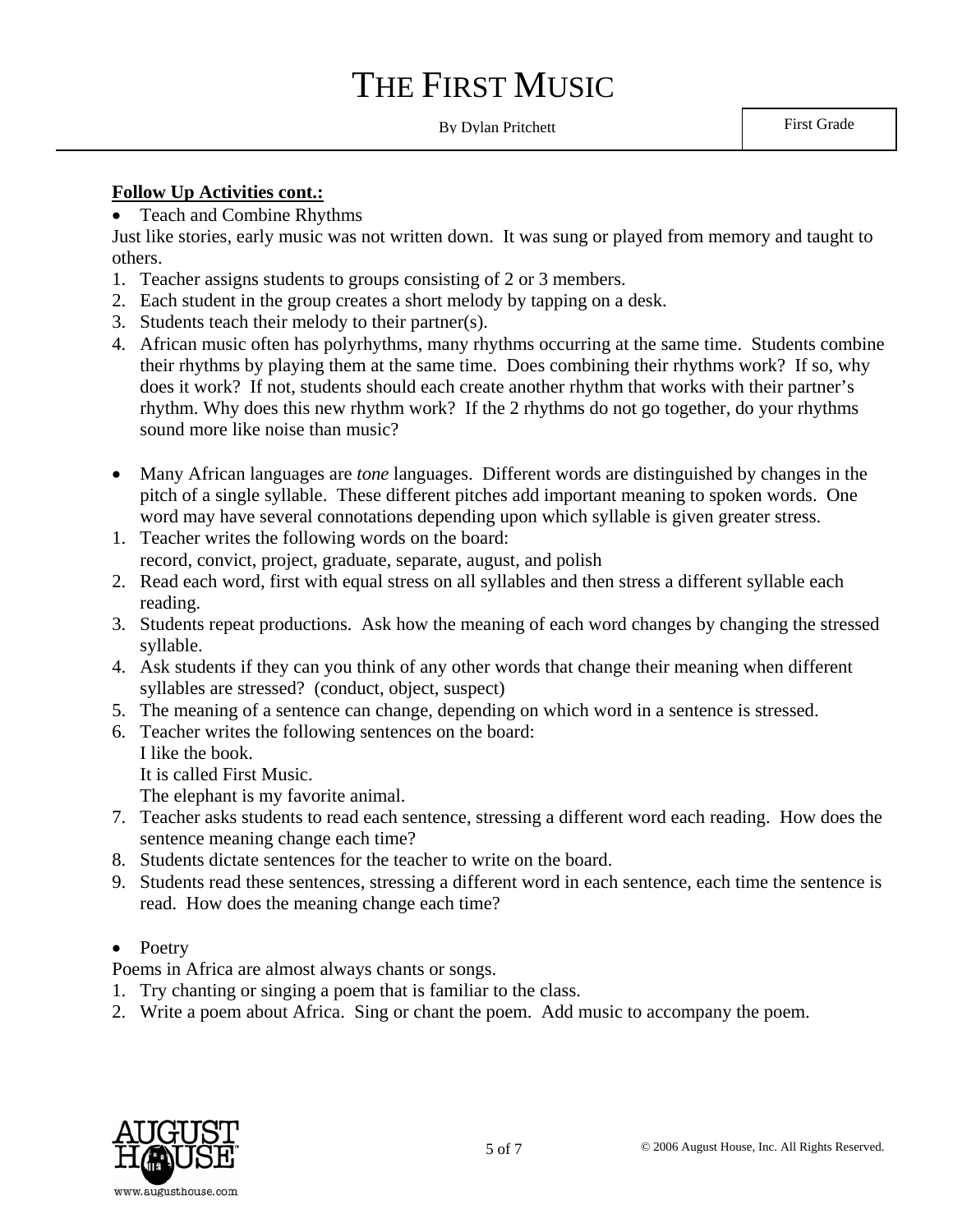### By Dylan Pritchett First Grade

#### **Extensions:**

- Web site: www.wildsanctuary.com/safari.html This site provides a map of Africa. When you click on a number, information about endangered animals and their sounds are provided.
- Compare and Contrast The First Music with A Tale of Two Frogs (Martha Hamilton and Mitch Weiss, August House 2006). How are the frogs in both books alike? How are they different?
- Read *Dancing to the River*, page 8, in Sing Me a Story: Song-and-Dance Tales from the Caribbean (Grace Hallworth, August House 2002). Most Caribbean folktales originated in Africa. Like African tales, they include chanting, singing, acting out and dancing. This lively tale features a clever turtle that used singing and dancing to save his own life.
- Read *The Dancing Hyena*, page 59, in The Moral of the Story: Folktales for Character Development (Bobby and Sherry Norfolk, August House 1999, 2006). This West African story features two hens that worked together and used music to escape danger. The purpose of African folktales is to teach lessons and community values. The character traits of courage, persistence, and cleverness are lessons taught in this musical tale.